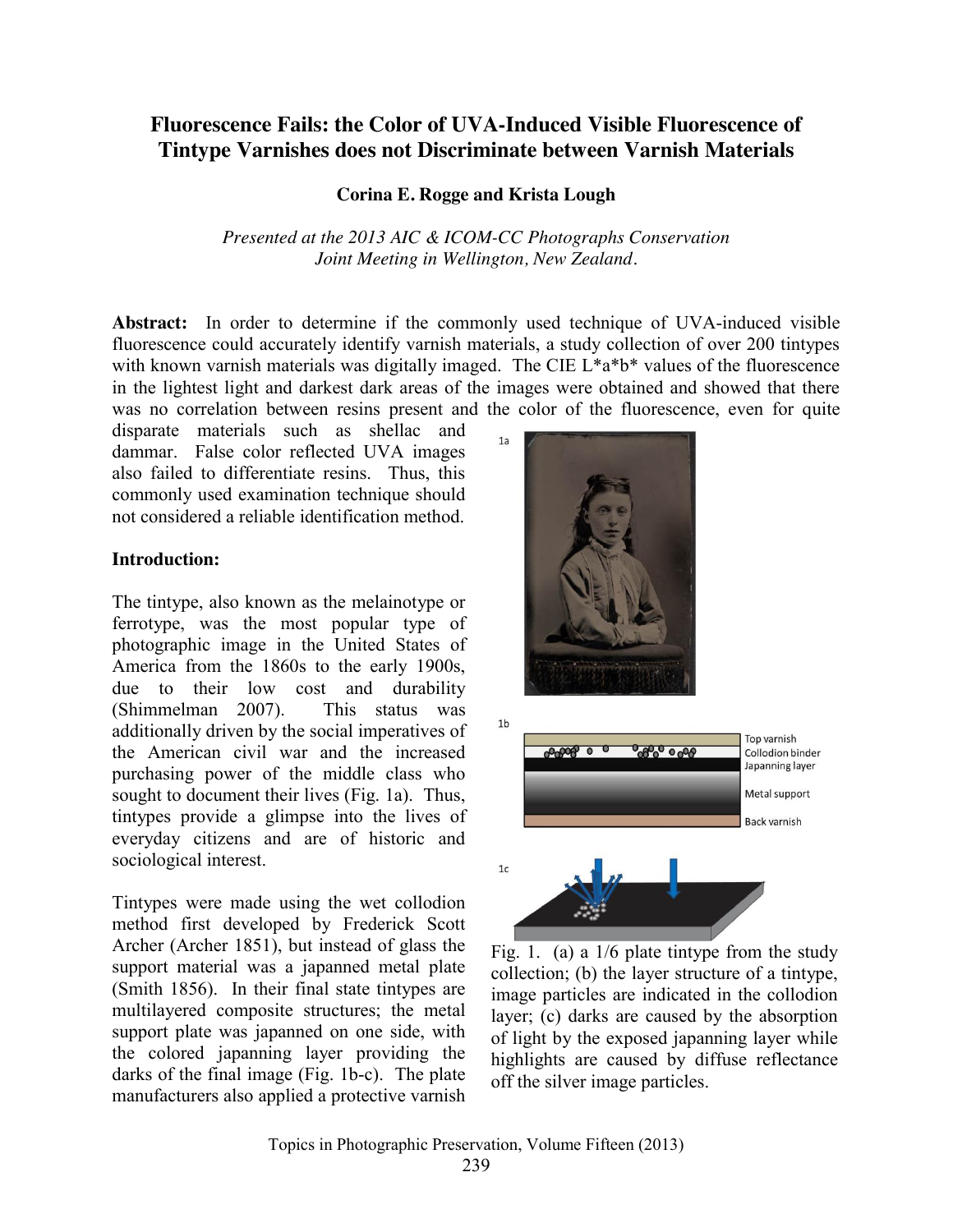to the verso of the plate to help prevent rusting of the support (Shimmelman 2007). The artist would purchase these plates from photographic supply houses, and then apply the collodion binder as well as a protective top varnish layer to help prevent physical damage and oxidation of the image.

The popularity of tintypes led to the publication of 'how to' monographs, such as *The Practical Ferrotyper* by A.P. Trask (Trask 1872), which provided instruction in the mechanics of taking tintypes, in how to create pleasing portraits, and in running a commercially successful studio. The most variable step of the photographic process was the artist-applied top varnish: some authors recommended that the artist make their own varnish, while others recommended the use of commercially available varnishes from photographic supply houses (Rogge 2013). These recommended varnishes contain a wide range of components, with different solubilities and solvent sensitivities that should be handled differently by conservators, so identifying the top varnish used in a given tintype is a critical step in its treatment.

Many conservators use UVA light in the examination of artifacts and it is commonly accepted that the color of the visible fluorescence can help identify varnish materials (Rivers 2003; Tragni 2005; Grant 2010; Stoner 2012). However, discussions with photograph conservators suggest that misidentification of varnish materials based upon fluorescence color is common and in some cases has led to treatment issues. A previous study utilizing pyrolysis-gas chromatography mass spectrometry (py-GC-MS) to identify the components in the top varnishes of a study collection of tintypes found a wide range of components, some of which were distinct from literature recipes (Rogge 2013). 24% of the varnishes had materials specifically recommended for tintypes, 44% of the varnishes had materials recommended for other wet-collodion images, and the remaining 32% of the tintypes were mostly varnished with mixtures of shellac and *Pinaceae* resin, which likely represent commercially available varnishes. This corpus of diverse and definitively-identified varnishes made an ideal collection to assess whether UVA-induced visible fluorescence provides an accurate, non-destructive way to determine varnish identities. Accordingly, digital images of the visible fluorescence of the study collection tintypes were obtained and processed in Adobe Photoshop® to extract CIE  $L^*$ a $^*$ b $^*$  values for the lightest light and darkest dark areas, which were compared to the varnish compositions. False color reflected UVA imaging was also explored as another possible means for non-contact, non-destructive identification of varnish materials. Both methods show poor correlations between image colors and varnish composition in this collection of 221 tintypes. The failure of these methods to identify varnish materials indicates that they cannot be used as reliable analytical tools for tintypes, and the use of more definitive analytical techniques such as FT-IR or GC-MS is necessary.

# **Materials and Methods:**

**Objects:** A study collection of 221 unprovenanced, undated tintypes ranging in size from gems (19 x 27 mm) to  $1/6$  plates (64 x 89 mm), was purchased from local and online vendors. Based upon the clothing of the sitters they are presumed to date from the 1860s to early 1900s.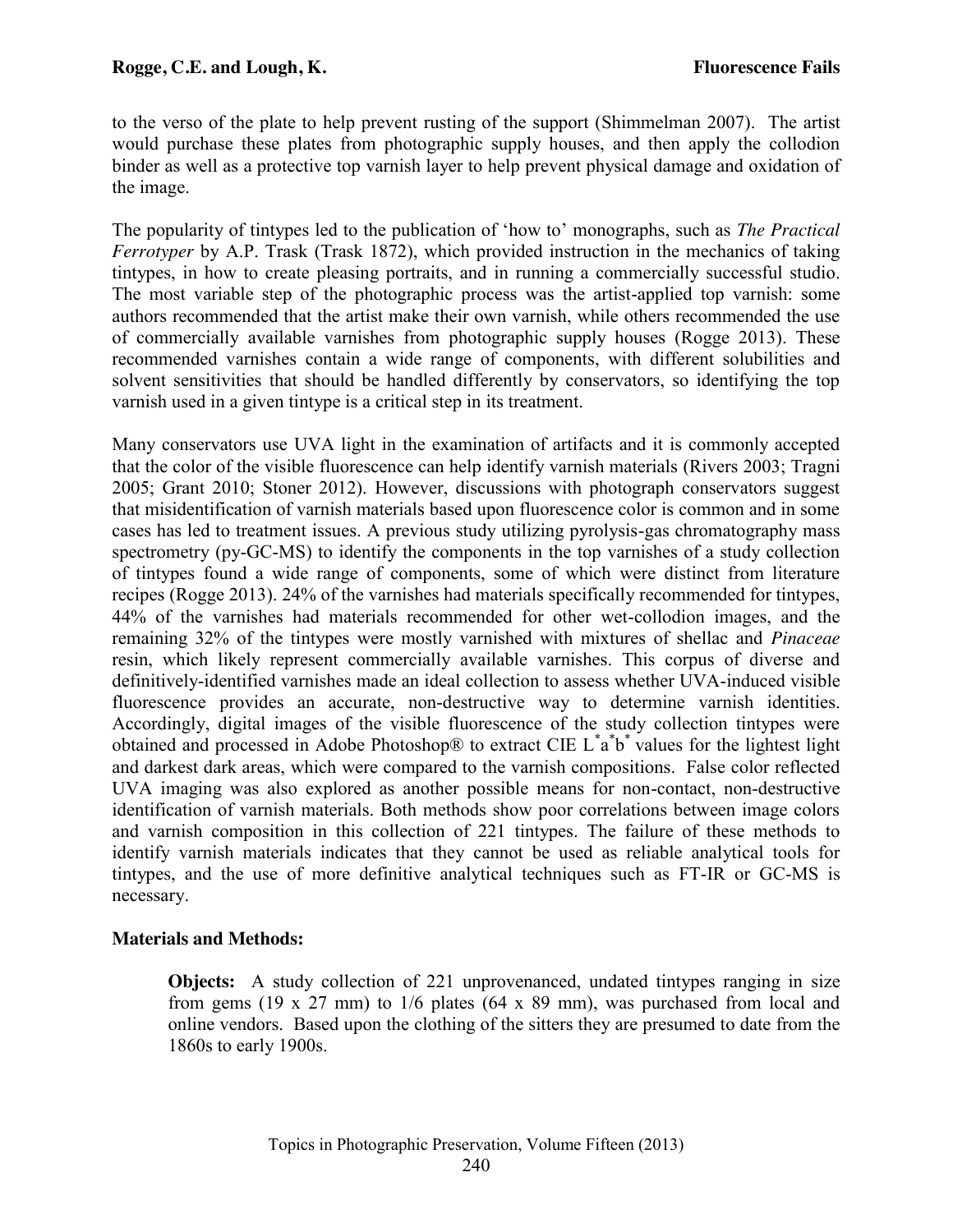#### **Digital Imaging:**

**Normal illumination:** UV-VIS-IR modified Nikon D700 camera (36 x 23.9 mm CMOS sensor) with a 60 mm 1:4 UV-VIS-IR apo macro lens equipped with a PECA 918 filter. The camera was white balanced using a neutral grey card and the camera settings were as follows: ISO 200; aperture f/11; shutter speed  $1/10$  s; exposure adjustment -0.2. The tint and temperature were adjusted in the RAW (NEF) format to -34 and 2050, respectively. Illumination was provided by two Cole Palmer single light guide fiber optic lamps, EKZ 30W/10.8V/3100K (MR-16) and a Leica twin light guide fiber optic EJA 150W/21V/3400K (MR-16) and the irradiance at the object was 267 footcandles.

**UVA-induced visible fluorescence imaging:** digital photographs of the tintypes were taken with a Nikon D700 camera (36 x 23.9 mm CMOS sensor) with a Nikon AF Micro Nikkor 105 mm 1:2:8 D lens equipped with PECA  $918 + 2E$  (gelatin) filters. The

camera settings were as follows: ISO 200; aperture f/8; shutter speed 1.6 s; no exposure adjustment. The white balance was set to shade and the tint and temperature were adjusted in the RAW (NEF) format to  $+35$  and 10000, respectively. Radiation was provided by two UV Systems Inc. Superbright II 3000 series LW lights with primary wavelengths of 370 nm and the irradiance at the object was 516 W/m<sup>2</sup>. The lights were positioned at a  $32^\circ$  angle on foamcore supports in order to provide an even wash of light across the image surface; this method was adapted from one developed by J.J. Chen (2012) for documentation of UVA-induced visible fluorescence.



Fig. 2. Lighting set up for photographic documentation of UVA-induced visible fluorescence, the fiber optic lights for normal illumination are also shown.

**Reflected UVA:** digital photographs of the tintypes were taken with a UV-VIS-IR modified Nikon D700 camera (36 x 23.9 mm CMOS sensor) with a 60 mm 1:4 UV-VIS-IR apo macro lens equipped with B+W 403 (18A) + BG38 (B+W 2mm thick screwin) filters. The camera settings were as follows: ISO 200; aperture f/11; shutter speed 2.0 s; exposure adjustment +0.30. The white balance was set to shade and the tint and temperature were adjusted in the RAW (NEF) format to +2 and 7300, respectively and the saturation was set to -100. Radiation was provided by two UV Systems Inc. Superbright II 3000 series LW lights with primary wavelengths of 370 nm and the irradiance at the object was 536 W/m<sup>2</sup>.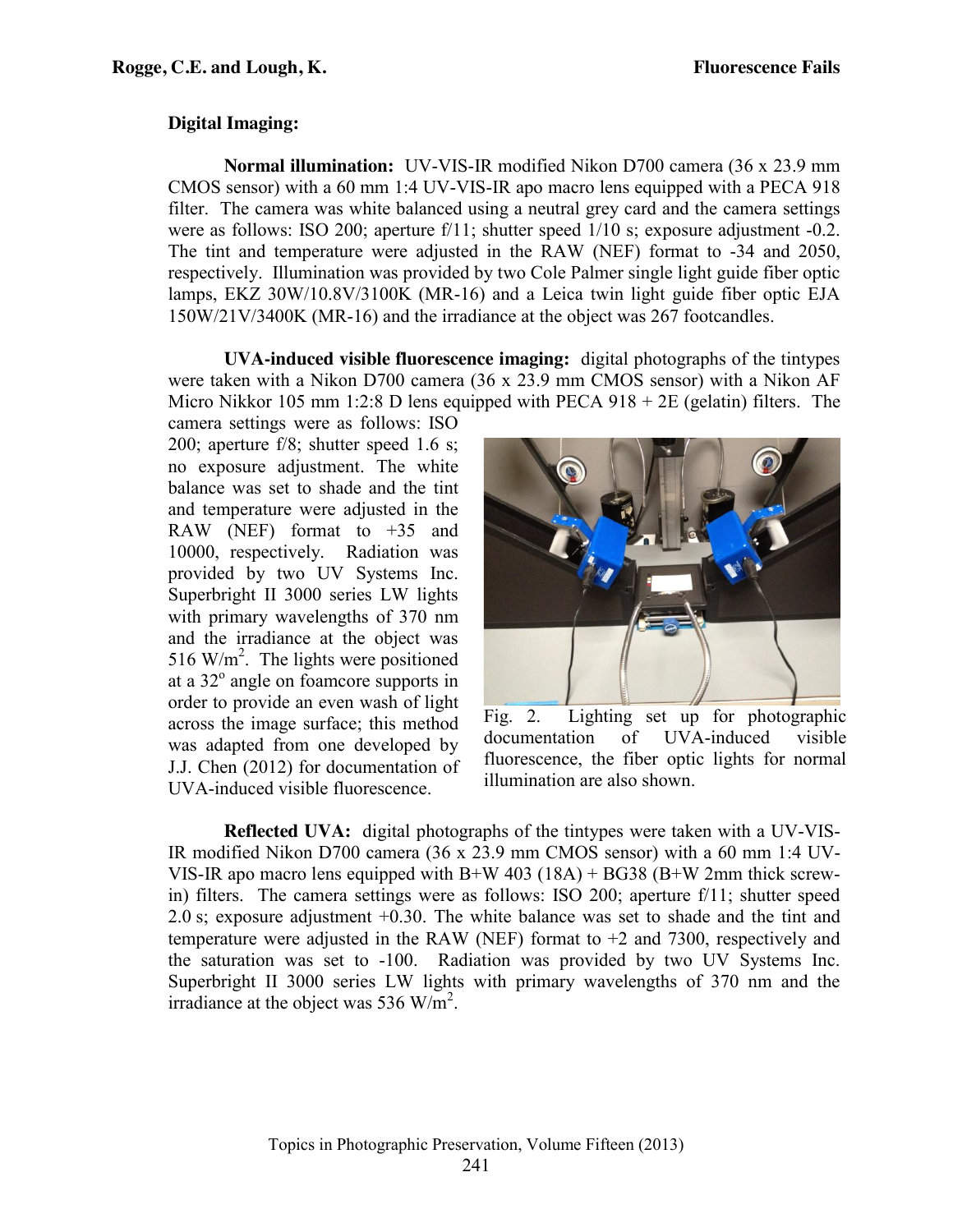#### **Image Analysis:**

**CIE L\* a\* b\* Analysis:** Tiff images were opened in Adobe Photoshop®. A 3 mm selection circle was used to select and copy three areas of the lightest lights and three areas of the darkest darks of the images to a new layer. The blur tool, set at 100% strength and a size of 6 pixels, was used to homogenize the selected swatches by sweeping the brush in a circular fashion from the center of the swatch outward. The color sampling tool set to a 5x5 pixel sample size was then used to take three reading from each swatch, and the CIE  $L^*a^*b^*$  valued were recorded.



Fig. 3. A selection of tintypes displaying different induced fluorescence colors under UVA light.

**False color UVA-induced visible fluorescence analysis:** Tiff images were opened in Adobe Photoshop® and the reflected UV image was converted into grayscale. The contrast of this image was optimized using Auto Levels, bringing the N8 patch on the color chart to 120 RGB, and this modified image was saved as a Tiff. The visible light image was then opened and the following channel substitutions were made: G to R; B to G; and UV grayscale to B.

# **Py-GC-MS Analysis:**

**Sampling:** Samples of the varnish layers of the tintypes were obtained by scraping the surface with a 0.5 mm tip microchisel (Ted Pella) or #15 scalpel blade under a stereo-microscope. Care was taken to ensure that the japanning layer was not cosampled.

**Pyrolysis instrumentation and method:** 3-5 μg samples were placed into a 50  $\mu$ L stainless steel Eco-cup (Frontier Laboratories) and 3  $\mu$ L of a 25% methanolic solution of tetramethylammonium hydroxide (TMAH) was introduced for derivatization (Heginbotham 2011). After 3 minutes an Eco-stick (Frontier Laboratories) was fitted into the cup, and the cup was placed into the pyrolysis interface of a Frontier Lab Py-2020D double-shot pyrolyzer where it was purged with He for 3 minutes. Samples were pyrolyzed using a single-shot method at 550  $\rm{^{\circ}C}$  for 6 seconds and then passed to the GC- $\overline{MS}$  through an interface maintained at 320 °C.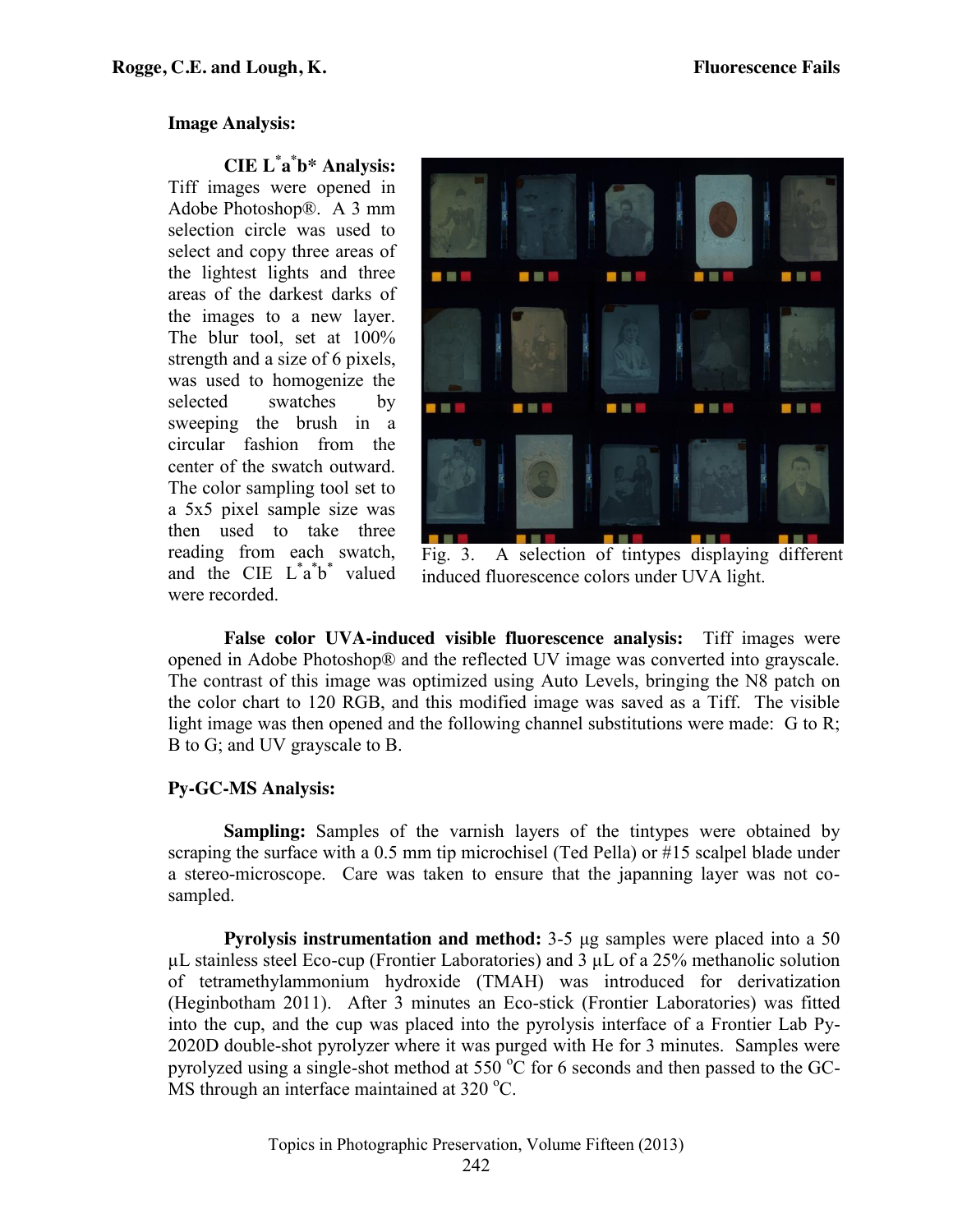**GC-MS instrumentation and method:** The pyrolyzer was interfaced to an Agilent Technologies 7820A gas chromatograph coupled to a 5975 mass spectrometer via a Frontier Vent Free GC/MS adapter. An Agilent HP-5ms capillary column (30 m x 0.25 mm x 0.25µm) was used for the separation with He as the carrier gas set to 1 mL per minute. The split injector was set to  $320$  °C with a split ratio of 50:1 and no solvent delay was used (Heginbotham 2011). The GC oven temperature program was  $40^{\circ}$ C for 2 minutes, ramped to  $320\degree C$  at  $20\degree C$  per minute followed C per minute, followed by a 9 minute isothermal period. The MS transfer line was at  $320$  °C, the source at 230  $\degree$ C, and the MS quadropole at  $150 \degree$ C. The mass spectrometer was scanned from 33- 600 amu at a rate of 2.59 scans per second. The electron multiplier was set to the autotune value.



Fig. 4. CIE  $L^*a^*b^*$  values of the lightest light (top) and darkest dark (bottom) areas of the digital images of the UVA-induced visible fluorescence of tintype varnishes.

**Data analysis:** Sample identification was aided by searching the National Institute of Standards and Technology (NIST) MS library, and by comparison to pyrograms and mass spectra of reference materials (Kremer Pigmente) and published

Topics in Photographic Preservation, Volume Fifteen (2013)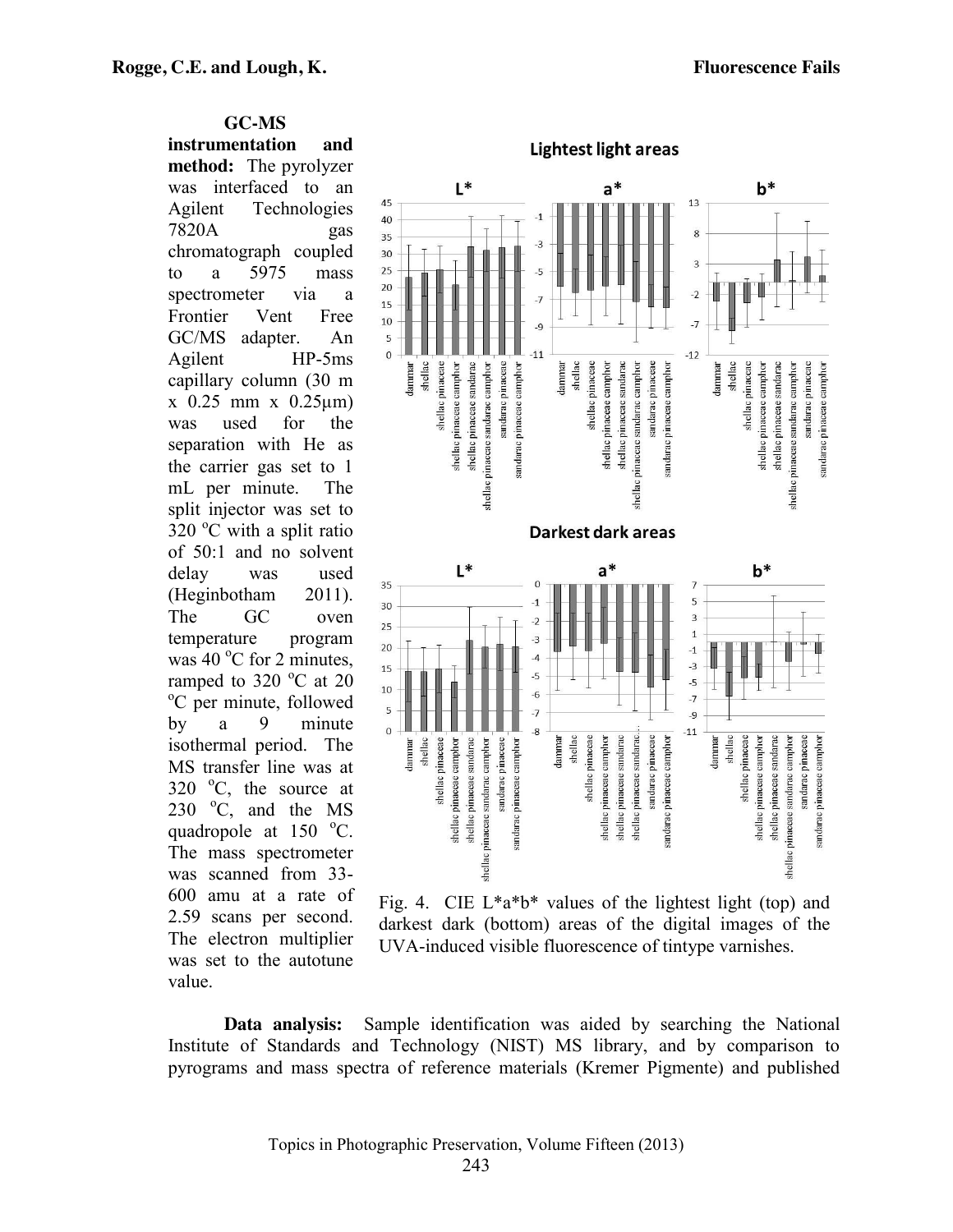literature. Specific marker compounds searched for have been previously published by Rogge (2013).

# **Results:**

The tintypes displayed a wide range of fluorescence colors including blue, yellow, orange or white under UVA light (Fig. 3). However, color sampling of the lightest light and darkest dark areas of the digital images of the UVA-induced visible fluorescence failed to show any correlation between the CIE  $L^*a^*b^*$  values of the fluorescence and the varnish components (Fig. 4). All varnishes exhibit similar ranges of  $L^*$  and  $a^*$  values in the lightest light and darkest dark areas of the image. Sandarac containing varnishes have a more yellowish tone in the lightest light areas indicated by the positive  $b^*$  values, but the correlation is not significant enough to permit positive identification of this material, and this difference is not present in the darkest dark areas.

Despite the large percentage of the collection that contains shellac in the varnish layer (59 %), only two tintypes displayed the orange color typical of the insect resin (Fig. 5). Instead, most of the varnish materials containing shellac fluoresced a bluish-green, as indicated by the negative a\* and b\* values. This suggests that the tintypists were using decolorized shellac to minimize the typical yellowish tonality of the varnish. During the time of these tintypes' manufacture shellac was most commonly decolorized by bleaching with chlorine gas or sodium hypochlorite or by passage through an adsorbent material such as



Fig. 5. Two tintypes varnished with a combination of shellac, sandarac and *Pinaceae* resin. Only the one on the left displays the orange fluorescence commonly expected of shellac.

charcoal (Sutherland 2010). The chlorine bleaching process results in formation of trace levels of chlorinated compounds that are detectable by mass spectroscopy (Sutherland 2010); however these compounds were not detected in the shellac varnishes on the study collection tintypes. This may be due to the concentrations of these marker compounds being below the detection limit of the instrument, or due to a deliberate choice on the part of the artists to use carbon decolorized shellac. Literature reports on the early production of bleached shellacs suggest that these become insoluble with age and were unsuitable for use on photographic materials, for instance H. Greenwood (1882) wrote of chlorine bleaching saying "This process, though it produces a pale resin of great value for many economical purposes, causes the resin to lose many of those properties that specially fit orange lac for use in photographic varnish." And "Experimenters with "bleached," or as it is often called, "white lac," must know that unless it be properly stored it practically loses its solubility in spirit of wine…" While Nash (1867) reported on adverse reactions of chlorine bleached shellac with silver image material: "…I studiously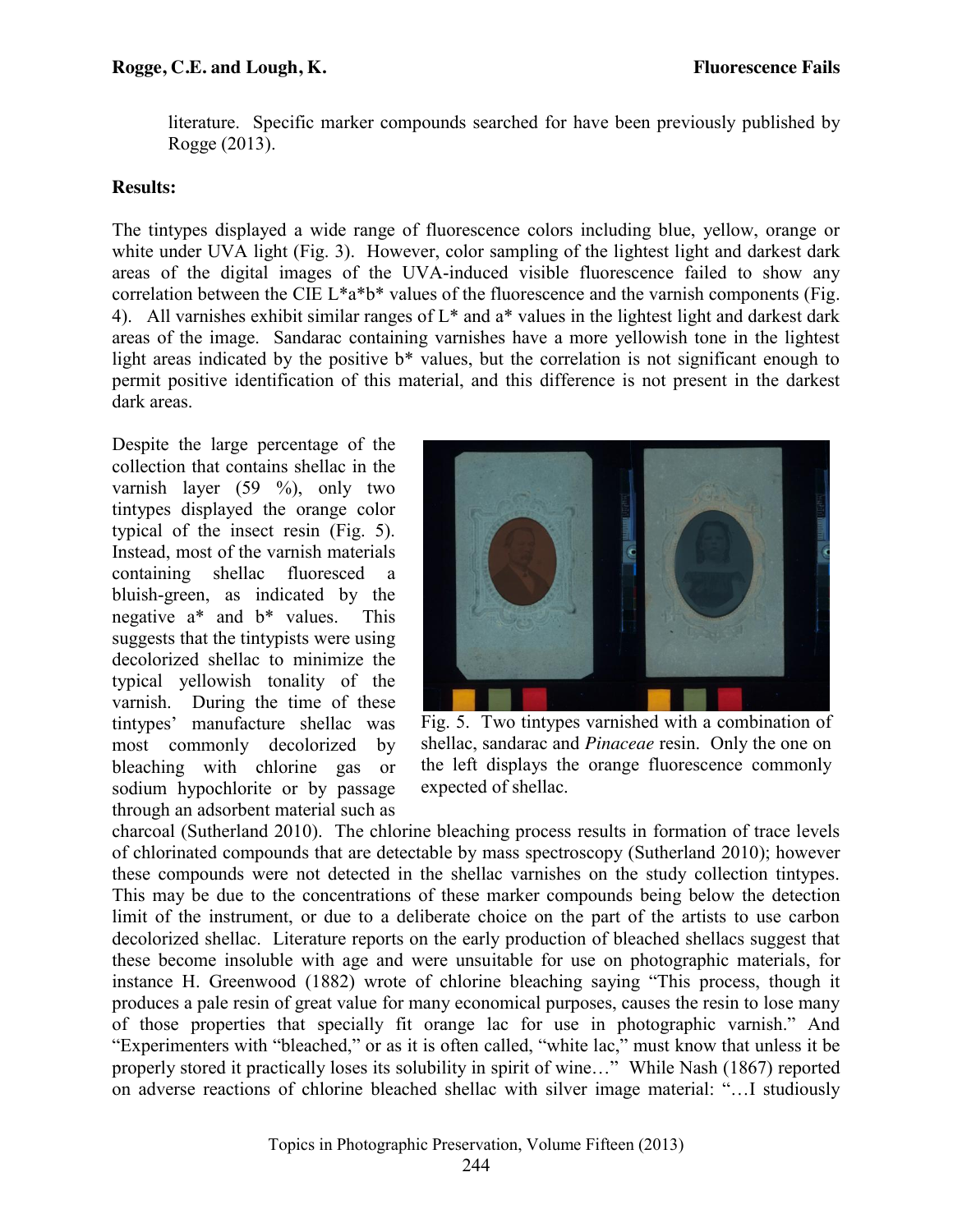avoid the use of chlorine, phosphatic compounds or chromates, as any of these coming into contact with silver or its salts enter readily into combination, forming chloride, phosphates, and chromates of the metal; and solutions of shellacs or gums treated with any of the above chemicals will, to the most casual observer, be seen to be an injury to a print, or in fact in any instance where silver is present." Thus, contemporary photographers were well aware of the importance of varnish quality and may reasonably be supposed to have deliberately used non-chloride containing photographic grade materials.

False color reflected UV photography (FCUV) is a method that combines a reflected UVA image with two visible light channels, and offers a potential method to differentiate between materials similar in appearance (Warda 2011). This technique was first developed in 2004 by Aldrovandi (2004) for nondestructive analysis of pigments and has since been applied to easel and wall paintings (Albrovandi 2005), works of art on paper (Coccolini 2010), and textile dyes (Conti 2008), but analysis of resinous materials has not yet been reported. In order to determine if this method would offer a means to differentiate between the different varnish materials, a subset of tintypes that had different varnish materials but similar UVAinduced visible fluorescence colors was chosen and imaged. Figure 6 shows FCUV images of two tintypes, one varnished with shellac and *Pinaceae* and



Fig. 6. Top: False color reflected UVA images of tintypes varnished with shellac and *Pinaceae* resin (left) or dammar (right). Bottom: average CIE  $L^*a^*b^*$  values for the lightest lights (white) and darkest darks (grey) of the images above. The false color images have very similar tonality despite the presence of completely different varnish materials.

the other varnished with dammar, which are nearly identical color; thus, this method too fails to distinguish between insect and plant resin materials.

The failure of fluorescence to distinguish dammar, shellac and sandarac is likely due to a variety of causes. Fluorophores in materials can be initially present in the material or can form upon aging; shellac is highly fluorescent as obtained from the insect (Larsen 1991), but many plant varnishes display increased fluorescence upon aging (de la Rie



Fig. 7. Normal (left) and UVA-induced visible fluorescence (right) images of a tintype. The image on the right clearly shows how the presence of a paper holder altered production of fluorophores.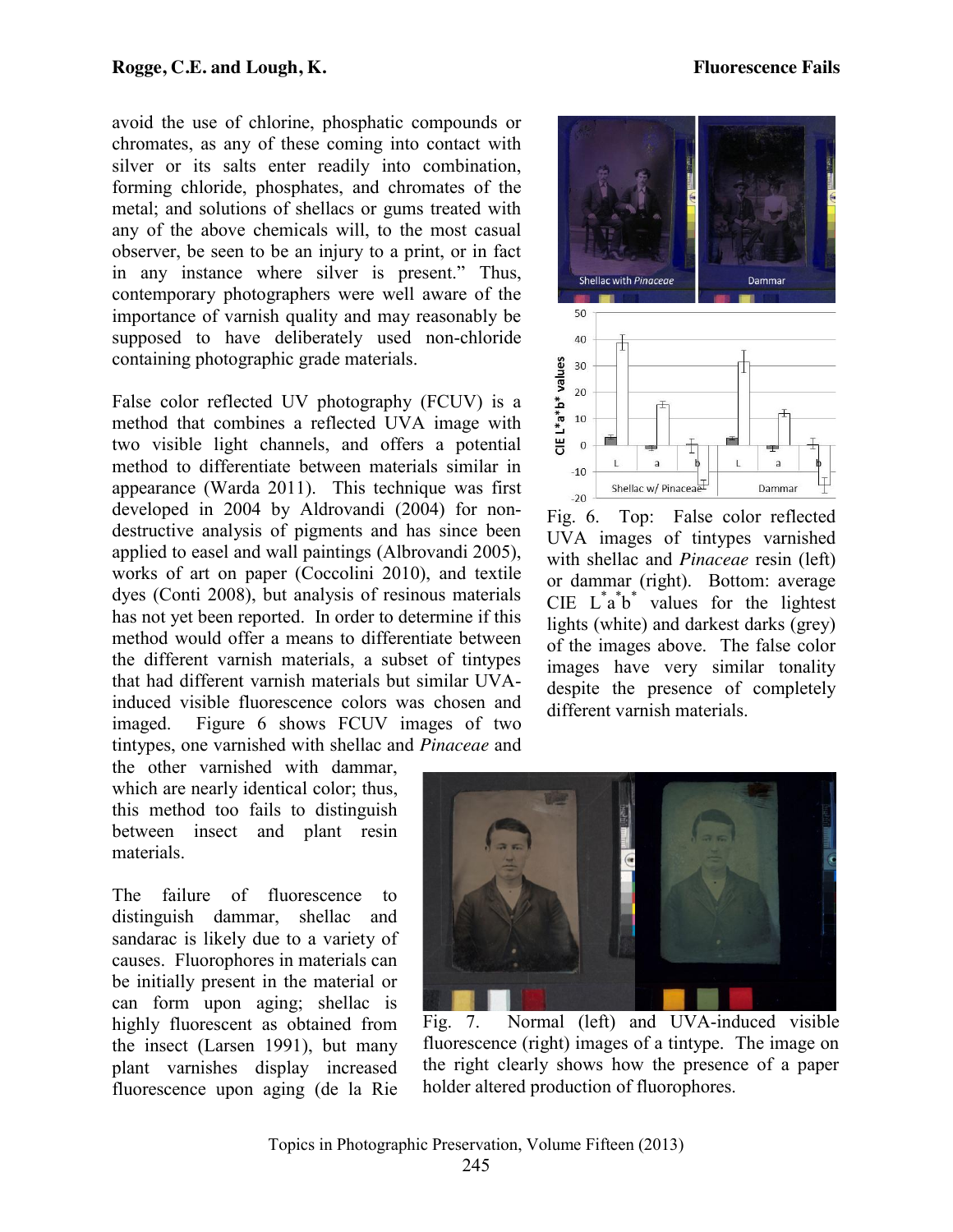1982b), which is often used to detect modern overpaint on easel paintings (de la Rie 1982a). Decolorization can remove the fluorophores initially present (Sutherland 2010), and may also influence the type and quantity of fluorophores created upon aging. Aging conditions may also influence the types of fluorophores produced. For instance, many tintypes were originally housed in carte de visite sized paper holders although when purchased the tintype shown in Figure 7 did not have such a case. However, the UVA-induced visible fluorescence image of this tintype shows a difference in fluorescence between the edges of the tintype and the central portion and clearly delineates the shape and size of the window of the now missing holder; the window area is significantly more yellow in tone than the areas that were once covered. The storage and display history of this object are unknown, and the difference in fluorescence could result from different levels of light exposure, materials present within the mount, or both, but it is evident that the life of an object can dramatically influence its fluorescence color.

# **Conclusions:**

Fluorescence of varnish materials is not indicative of the type of resinous materials present. Di-, tri-, and sesquiterpenoids all display a range of colors under UVA radiation and thus the color of UVA-induced visible fluorescence should not be considered an analytical tool capable of identifying varnishes present.

# **Acknowledgements:**

The authors thank Michael Schilling for sharing his GC-MS database and expertise, Klaas Jan van den Berg and Henk van Keulen for helpful discussions on resin marker compounds, and J.J Chen for permitting us to replicate her UVA documentation set-up and to utilize her prototype fluorescence color checker. This work was completed while CER was employed as the Andrew W. Mellon Assistant Professor in Conservation Science in the Department of Art Conservation, Buffalo State College. Funding was provided by a Buffalo State College Provost's Incentive Grant (CER, 2010) and the Andrew W. Mellon Foundation.

# **References:**

Aldrovandi A., E. Buzzegoli, A. Keller and D. Kunzelman. 2005. Investigation of painted surfaces with reflected UV false color technique. In  $8^{th}$  *International conference on* "non*destructive investigations and microanalysis for the diagnostics and conservation of the cultural and environmental heritage" Lecce, Italy, 15-19 May 2005*, eds. C. Parisi, G. Buzzanca and A. Paradisi. Brescia, Italy: Associazione Italiana prove non distruttive monitoraggio diagnostic. 3- 18.

Aldrovandi, A., E. Buzzegoli, A. Keller, and D. Kunzelman. 2004. Indagini su superfici dipinte mediante immagini UV riflesse in falso colore. *OPD restauro: rivista dell'Opificio delle peitre dure e laboratorio di resauro di Firenze* 16: 83-87.

Archer, F.S. 1851. On the use of collodion in photography. *The Chemist* 2 (March): 257-258.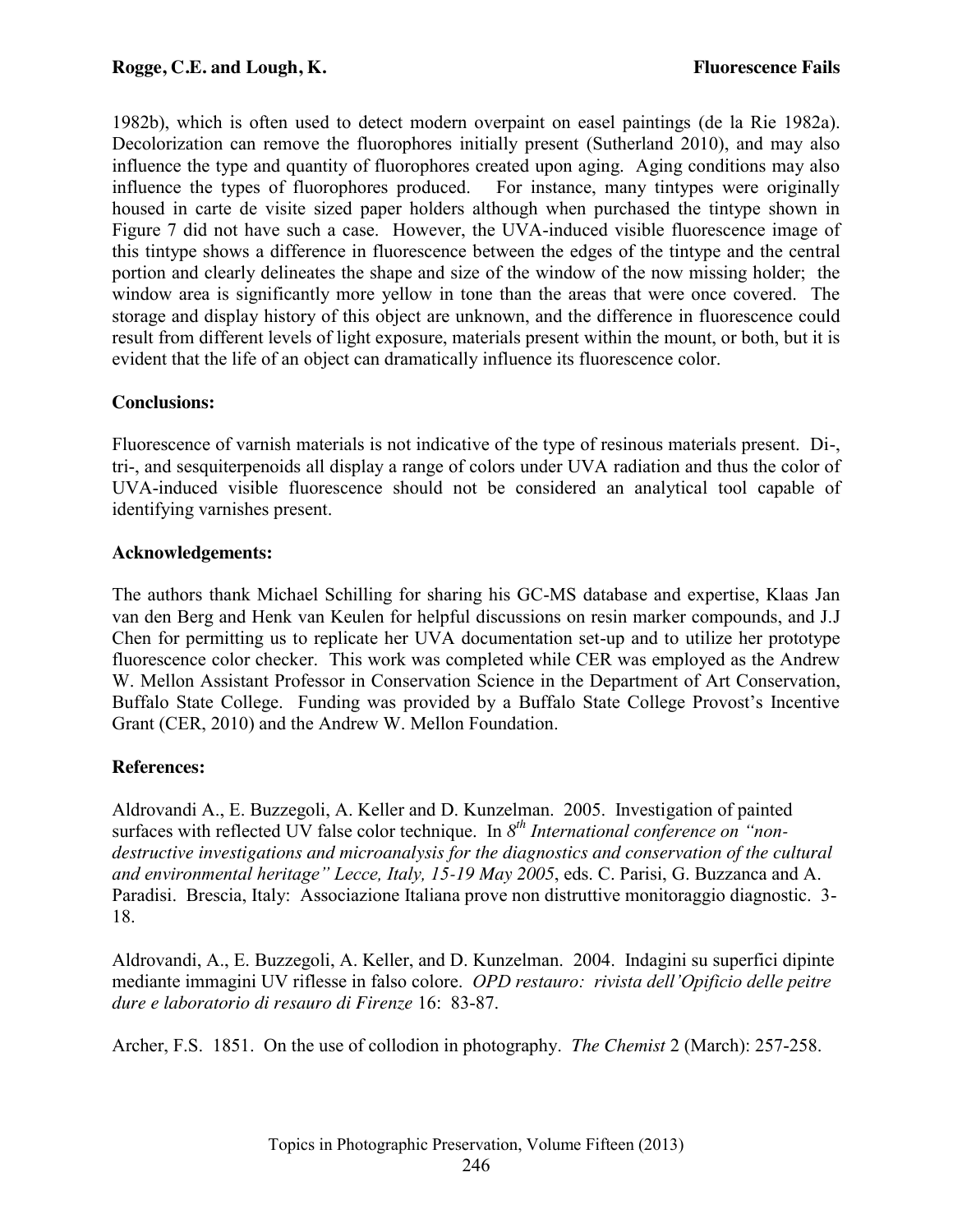#### **Rogge, C.E. and Lough, K. Fluorescence Fails**

Chen, J.J. 2012. Personal communication. Department of Art Conservation, Buffalo State College, Buffalo, NY.

Coccolini G., C. Frosinini, L. Montalbano, and M. Piccolo. 2010. Il restauro del Codice Resta della Biblioteca Ambrosiana. *OPD restauro: rivista dell'Opificio delle peitre dure e laboratorio di resauro di Firenze* 22: 117-126.

Conti, S., and A. Keller. 2008. Il colore nei materiali tessili antichi: standard di riferimento e caratterizzazione dei coloranti per mezzo di indagini ottiche. *OPD restauro: rivista dell'Opificio delle peitre dure e laboratorio di resauro di Firenze* 20: 57-72.

de la Rie, E.R. 1982a. Fluorescence of paint and varnish layers (part 1). *Studies in Conservation* 27: 1-7.

de la Rie, E.R. 1982b. Fluorescence of paint and varnish layers (part 2). *Studies in Conservation* 27: 65-69.

Grant, M.S. 2000. The use of ultraviolet induced visible fluorescence in the examination of museum objects, part II. *Conserve-o-gram* 1(10)

Greenwood, H. 1882. A good varnish. *The British Journal of Photography* 29(1178): 682-683.

Heginbotham, A., and M. Shilling. 2011. New evidence for the use of Southeast Asian raw materials in seventeenth-century Japanese export lacquer. In *East Asian lacquer: material culture, science and conservation*, eds. S. River, R. Faulkner, B. Pretzel. London: Archetype Publications. 92-106.

Larsen, L.J., K.S. Kim Shin, and J.I. Zink. 1991. Laser spectroscopy of materials used in paintings. *Materials Research Society* 185: 133-8

Nash, E.M. 1867. Varnishes. *The British Journal of photography* 14 (366): 224-5.

Rivers, S. and N. Umney. 2003. *Conservation of Furniture*, Oxford, England, Butterworth-Heinemann

Rogge, C.E. 2013. The varnished truth: the recipes and reality of tintype coatings. *The Journal of Cultural Heritage*, article in press.

Shimmelman, J.G. 2007, *The tintype in America*, 1856-1880. Philadelphia: American Philosophical Society, Philadelphia.

Smith, H.L., W.M. Neff, and P. Neff, Jr. 1856. Photographic pictures on japanned surfaces, U. S. Patent 14300.

Stoner, J.H., and R. Rushfield, eds. 2012. *The conservation of easel paintings*. New York: Routledge.

Topics in Photographic Preservation, Volume Fifteen (2013)